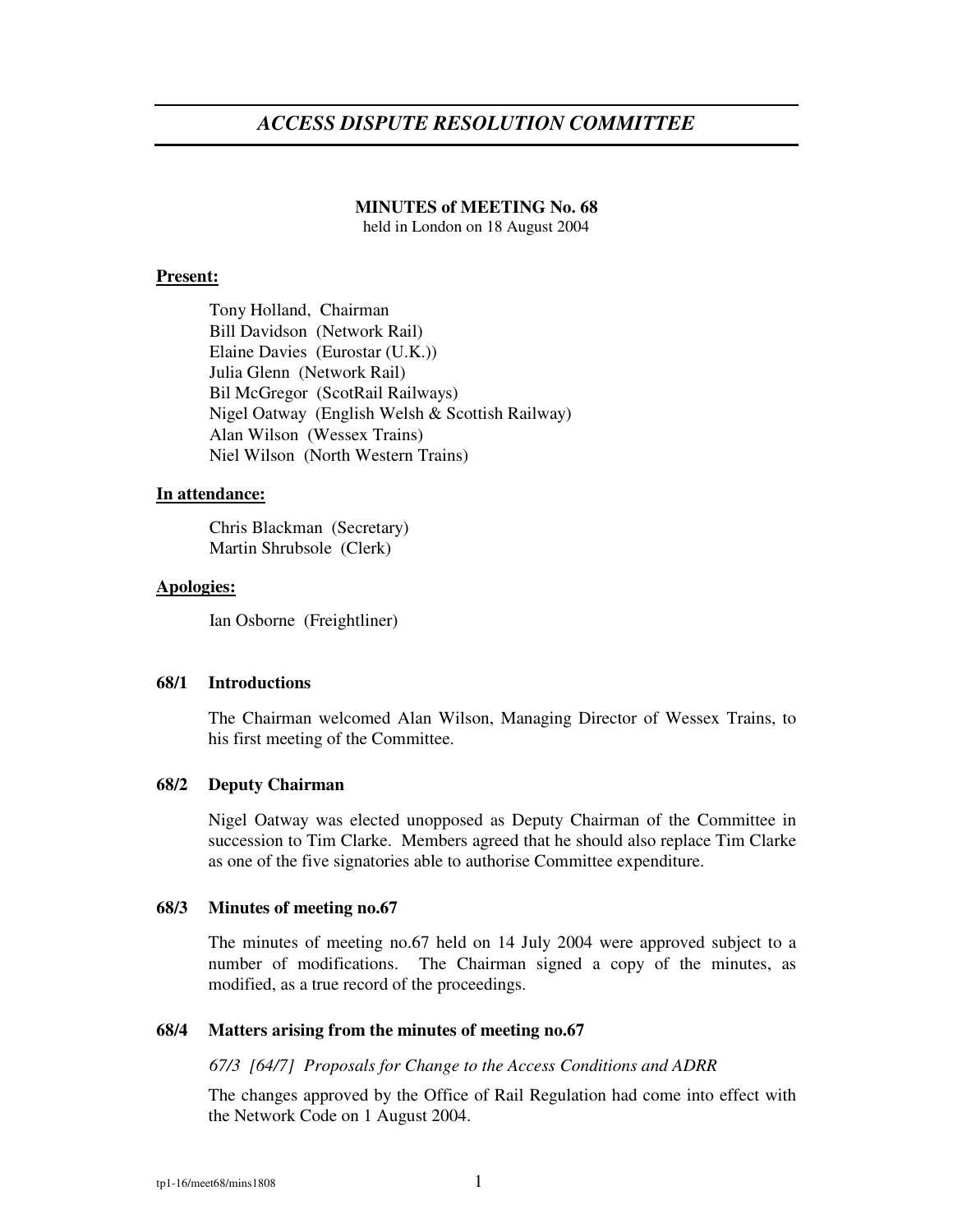#### **68/5 Hearing of reference AD36 from Thames Trains**

Members noted the submissions that had been supplied by the parties and the sizeable bundle of appendices. The Chairman commented that there were significant legal issues underlying the parties' positions, including the application of the Limitation Act, the law of Restitution and [possibly] the Landlord & Tenant Act.

It was noted that the parties had not, despite encouragement from the Secretariat, elected to attempt to resolve the issues through mediation, but it was appropriate that the Chairman should now direct them to do so. The Chairman signed a formal set of directions to the parties to proceed to mediation in accordance with section B of the Access Dispute Resolution Rules, and this was issued to the parties concerned. The parties agreed to meet with the Disputes Secretary after the termination of the Committee's meeting in order to commence the processes set out in section B.

#### **68/6 Changes to the Access Dispute Resolution procedures**

Members noted that a paper from the Secretariat will shortly be circulated for comment. The Chairman reported that, accompanied by the Secretariat, he had attended a useful meeting with Chris Bolt and others at the Office of Rail Regulation. There had been a clear indication that the Office of Rail Regulation was willing to consider alternative proposals for an Access Dispute Resolution Regime submitted by the Industry.

It was noted that initial informal discussions, attended by the Secretariat, had already taken place under the auspices of the Class Representative Committee, and would be formalised at that committee's next meeting on 3 September.

## **68/7 The Regulator's reasons for his decision on an appeal against determination NV33**

Members noted that the Secretariat's memorandum on the former Regulator's reasons for his decision on an appeal against determination NV33 will be circulated for comments in advance of the next meeting

#### **68/8 Update on References**

- AD31 The parties, Great Eastern Railway, Anglia Railways and Network Rail, are still seeking guidance from the Delay Attribution Board;
- AD34 The parties, West Coast Trains and Network Rail, have resolved the issues relating to watering facilities at Carlisle, and West Coast Trains has formally withdrawn the reference;
- AD35 from Great Eastern Railway concerning reimbursement of cost of repairs and renewals of Retail Telecommunications equipment at Liverpool Street station; now likely to be in abeyance pending completion of the mediation process in respect of AD36;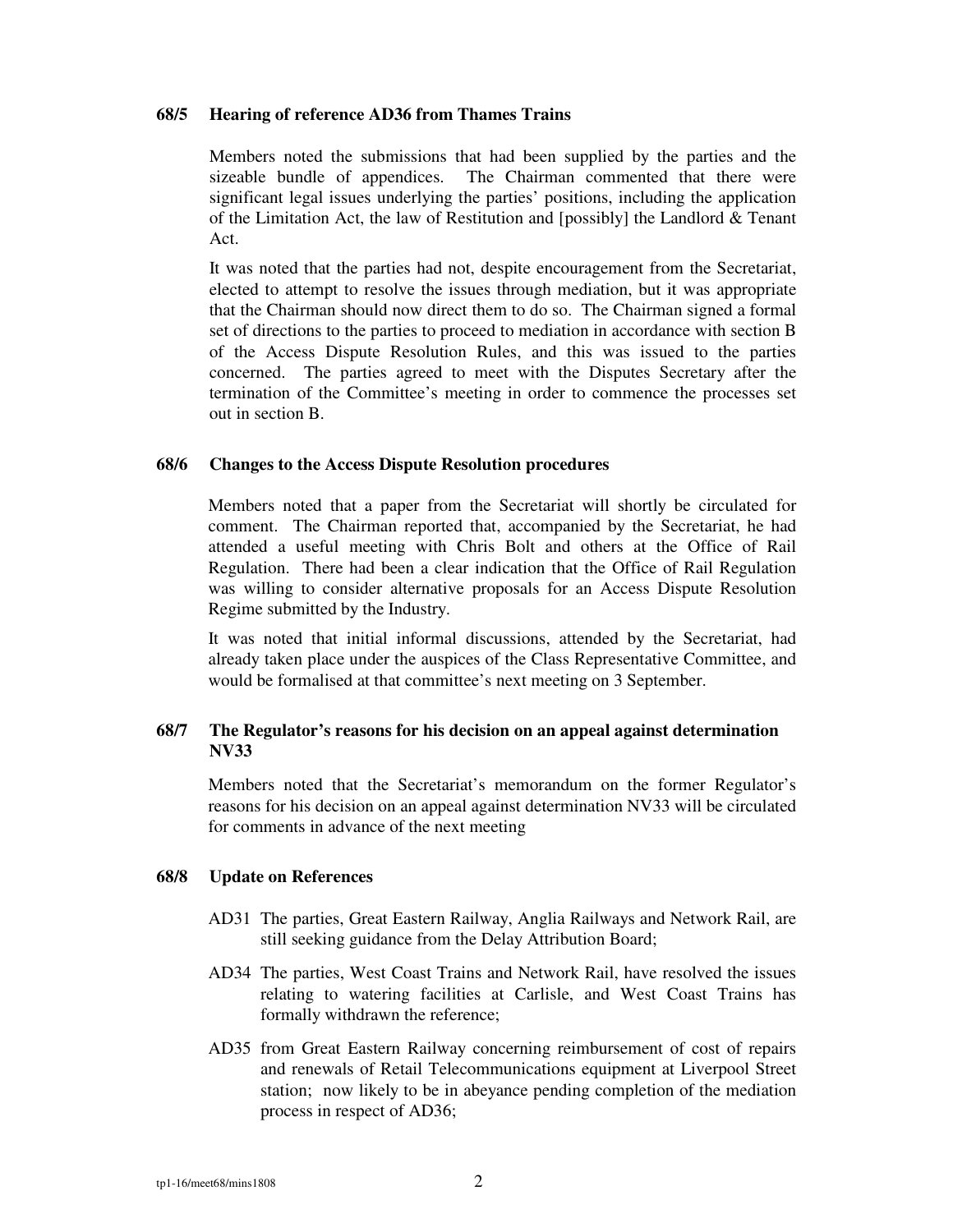- AD37 from Thames Trains concerning reimbursement of cost of repairs and renewals of Retail Telecommunications equipment at Paddington and Gatwick Airport; now likely to be in abeyance pending completion of the mediation process in respect of AD36;
- AD38 from Arriva Trains Wales and Network Rail re allocation of delays; this has been referred back to the Delay Attribution Board for further advice.

## **68/9 Preparation of the 9 th Annual Report**

The publication of the annual report had been held up pending publication of the belated reasons for the Regulator's decision on the appeal in respect of reference NV33, and the Regulator's decisions on the proposals consulted during June on the future of the Access Dispute Resolution Regime. Members agreed that they wished now to proceed to publication subject to incorporation of a suitable paragraph explaining what had happened, and outlining the steps that the Industry was intending to take to consider alternate procedures for access dispute resolution.

#### **68/10 Any Other Business**

#### **Statement by the Chairman**

The Chairman explained that, in the light of the proposed reform of the Access Dispute Resolution Regime published in a notice given under Network Code Condition C8, he considered that it would be appropriate that he resigned as Chairman. In his view the role of the Chairman would change radically in the future, and the advent of a Counsel to the Committee would diminish the need for the Chairman to be legally qualified. Furthermore, his input and opinion on the forthcoming changes would carry more weight if he were seen to be without any interest in the outcome.

Members expressed concern at this announcement of his intention, and strongly urged him to stay. The Committee needed him to act as a spokesman, and for the wealth of his experience and specialised knowledge, which gave authority to his views and opinions. Members stressed that the way in which he had discharged his duties throughout his tenure of the position of Chairman, and particularly in recent months in discussion both informal and formal about the proposed changes, meant that he had the full confidence of the Committee.

Members reminded him that the industry was intending to conduct its own review and to formulate alternative proposals during the coming autumn. Members pointed out that there would be technical difficulties in accepting his resignation as the uncertainty about the future role of the Chairman made it difficult to specify with confidence the future role of the Chairman (and thus to advertise for a successor). The Members stressed that they wished him to stay at the helm, and strongly urged him to reconsider his position and intention, at least through any transitional period.

After further consideration the Chairman agreed to withdraw his resignation.